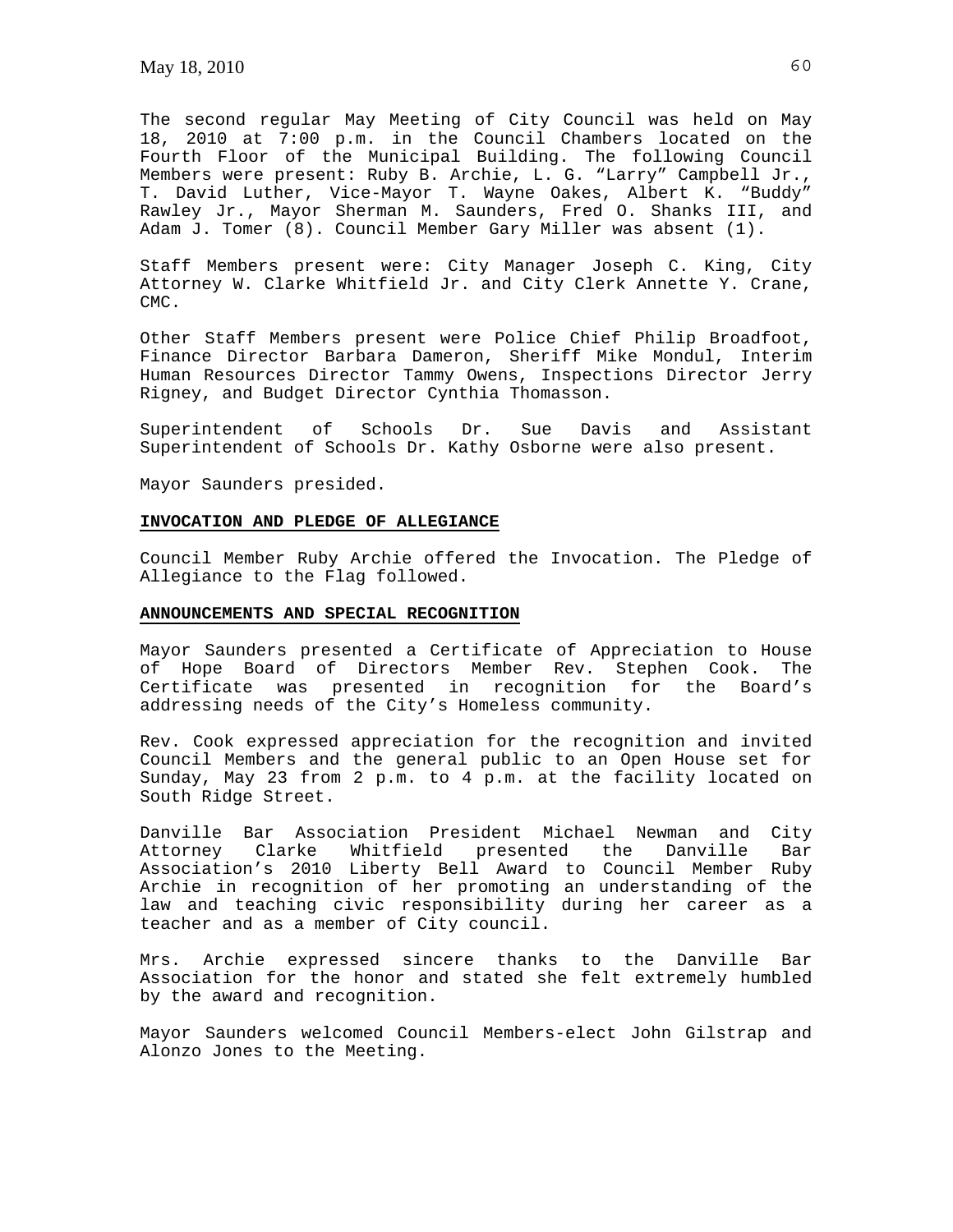### **MINUTES**

Upon Motion by Council Member Rawley and second by Council Member Archie, Minutes of the May 6, 2010 Meeting of City Council were approved as presented. Draft copies had been distributed to Council Members prior to the Meeting.

### **FY 2010 - 2011 SCHOOL BOARD BUDGET**

Upon Motion by Council Member Rawley and second by Vice-Mayor Oakes, Resolution No. 2010-05.02 presented by a First Reading on May 6, 2010 approving the Budget of the School Board of the City of Danville for the Fiscal Year ending June 30, 2011 was adopted by the following vote:

| VOTE:   | $R - N$                                  |
|---------|------------------------------------------|
| AYE:    | Archie, Campbell, Luther, Oakes, Rawley, |
|         | Saunders, Shanks and Tomer (8)           |
| NAY:    | None $(0)$                               |
| ABSENT: | Miller (1).                              |

# **BUDGET AMENDMENT – FY 2010 – DEPARTMENT OF JUSTICE GRANT – POLICE**

Upon Motion by Council Member Tomer and second by Council Member Luther, an Ordinance entitled:

# ORDINANCE NO. 2010-05.04

AN ORDINANCE AMENDING THE FISCAL YEAR 2010 BUDGET APPROPRIATION ORDINANCE BY INCREASING REVENUES TO ANTICIPATE THE RECEIPT OF GRANT FUNDS FROM THE DEPARTMENT OF JUSTICE, OFFICE OF JUSTICE<br>PROGRAMS, BUREAU OF JUSTICE ASSISTANCE, 2010 JUVENILE PROGRAMS, BUREAU OF ACCOUNTABILITY BLOCK GRANT (JABG) PROGRAM IN THE AMOUNT OF \$15,588 AND THE LOCAL MATCHING FUNDS FROM THE VIRGINIA DEPARTMENT OF CRIMINAL JUSTICE SERVICES (DCJS) IN THE AMOUNT OF \$866 AND THE GENERAL FUND SUPPORT OF GRANTS IN THE AMOUNT OF \$866 FOR A TOTAL APPROPRIATION IN THE AMOUNT OF \$17,320 AND APPROPRIATING SAME

was presented by its First Reading, as required by City Charter, to lie over before final adoption.

# **AMEND CONTRACT WITH CASWELL COUNTY - PROVIDE EMERGENCY WATER SERVICE FOR YANCEYVILLE**

Vice-Mayor Oakes moved adoption of a Resolution entitled:

# RESOLUTION NO. 2010-05.04

A RESOLUTION AUTHORIZING AND APPROVING AN AMENDMENT TO A CONTRACT BETWEEN THE CITY OF DANVILLE, VIRGINIA AND CASWELL COUNTY, NORTH CAROLINA TO PROVIDE EMERGENCY WATER SERVICE FROM THE CITY OF DANVILLE TO THE TOWN OF YANCEYVILLE'S WATER SYSTEM THROUGH THE CASWELL COUNTY, NORTH CAROLINA WATER SYSTEM.